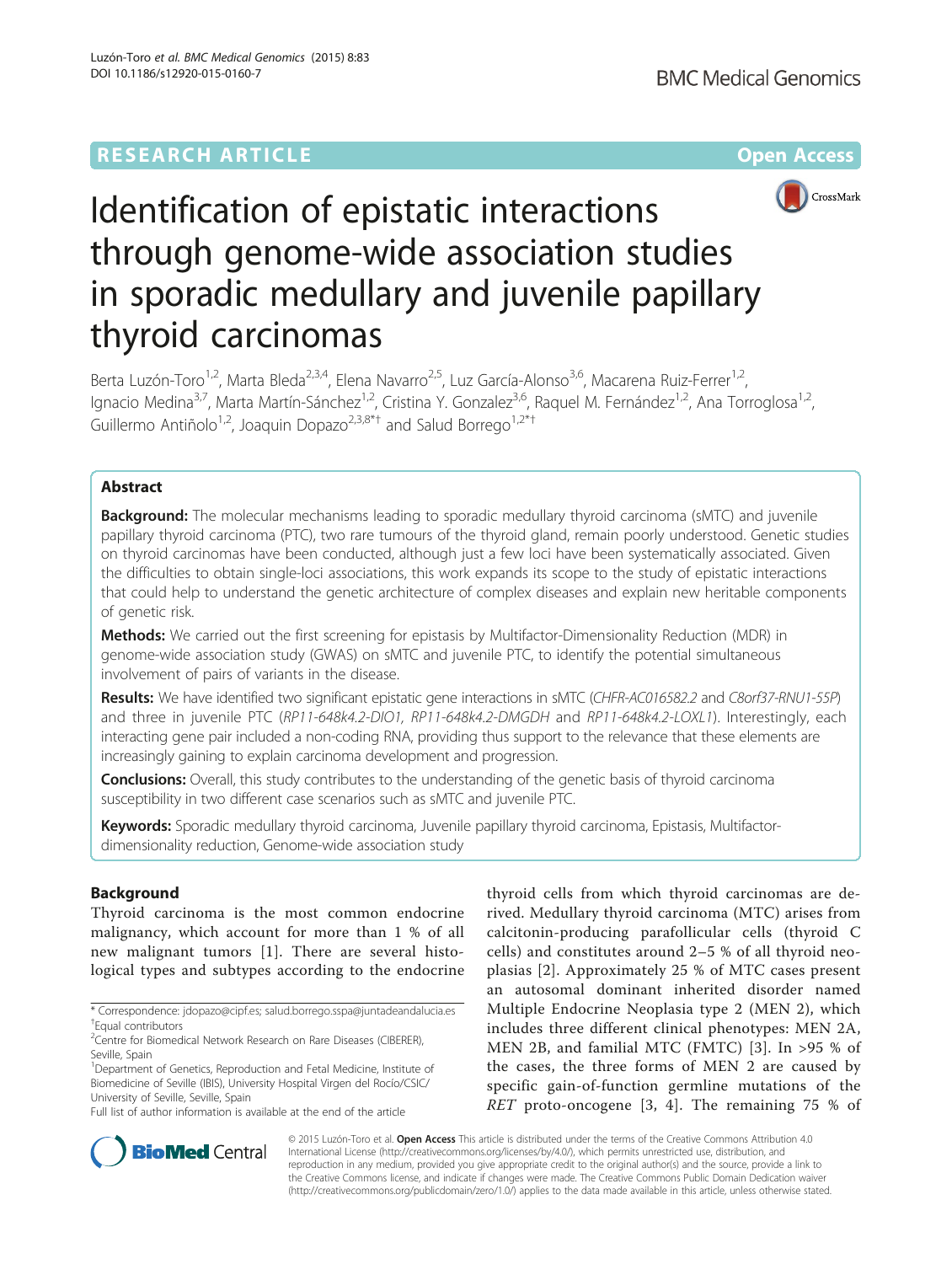MTC occurs as a non-inherited sporadic lesion without associated endocrinopathy (sporadic MTC, sMTC). Unlike hereditary forms, very little is known about the genetic basis of sMTC. So far, studies have been focused on the analysis of specific single nucleotide polymorphisms (SNPs)/haplotypes and significant associations to sMTC have been described for different susceptibility genes, suggesting that this phenotype may be caused by a combination of multiple common genetic variants [[5](#page-7-0)–[7](#page-7-0)]. However, most of them have failed to be replicated in other populations, maybe due to the difficulty in collect enough patients to reach the necessary statistical power [[6\]](#page-7-0).

Nonmedullary thyroid carcinoma (NMTC) comprises thyroid carcinomas of follicular cell origin and among them papillary thyroid carcinoma (PTC) and follicular thyroid carcinoma represent the two most common subtypes (85 and 10 %, respectively) [\[8](#page-7-0)]. Regarding PTC, the age is considered as one of the most important prognostic factors. Juvenile PTC (jPCT), a rare disease in children and adolescents, presents with an aggressive initial manifestation, though patients have an excellent overall prognosis, showing longer periods of survival and a lower incidence of recurrence [[9](#page-7-0), [10\]](#page-7-0). However, PTC remains under-reported in children and adolescents and there is still disagreement about the standard treatment and optimal type of follow-up needed [\[9](#page-7-0), [11](#page-7-0)]. The few pathologic studies carried out in jPTC point to exposure to ionizing radiation as the only known environmental risk factor [\[12](#page-7-0), [13](#page-7-0)]. Although it have reported several SNPs associated with the risk of PTC in the absence of radiation, most of them were carried out with older patients (mean age around 45 years) and/or using somatic rather than germline DNA [\[6](#page-7-0)]. As in the case of sMTC, the molecular mechanisms that account for jPTC or explain the development of this tumour remain largely unknown.

Despite the success of GWAS [\[14](#page-7-0)] in the identification of hundreds of genetic variants associated to different diseases [\[15\]](#page-7-0), its application to rare and multifactorial diseases still presents major drawbacks. Conventional GWAS approaches, based on single markers, require of large cohorts, typically unavailable in rare diseases. In fact, the prevalence of sMTC is approximately 7/100,000, according to Orphanet (see [http://](http://www.orpha.net/orphacom/cahiers/docs/GB/Prevalence_of_rare_diseases_by_alphabetical_list.pdf) [www.orpha.net/orphacom/cahiers/docs/GB/Prevalence\\_of\\_](http://www.orpha.net/orphacom/cahiers/docs/GB/Prevalence_of_rare_diseases_by_alphabetical_list.pdf) [rare\\_diseases\\_by\\_alphabetical\\_list.pdf](http://www.orpha.net/orphacom/cahiers/docs/GB/Prevalence_of_rare_diseases_by_alphabetical_list.pdf)) and there are no data available for PTC. Additionally, the complex genetic nature of some diseases make single marker approaches quite inefficient, while suggest taking approaches based on systems biology [\[16\]](#page-7-0).

We carried out a GWAS in two thyroid carcinoma types (sMTC and jPTC) followed by the detection of epistatic interactions to identify the potential simultaneous

involvement of pairs of variants in both diseases. The determination of genome-wide epistasis encompasses statistical and computational challenges [[17](#page-7-0)]. Here, we have used the Multifactor-dimensionality reduction (MDR) method to detect gene-gene interactions (GxG) in GWAS, which has already successfully been used in the detection of multiple and joint genetic factors associated with complex traits [\[18](#page-7-0)].

We report here the first study that combines a screening for epistasis by MDR in GWAS on these two rare thyroid carcinoma types.

#### **Methods**

#### Patients and controls

Two different series of Spanish patients were recruited for this study: one with 66 sMTC patients, with absence of personal or family history suggestive of MEN 2 and absence of traditional germline MEN 2-defining RET mutations and another with 38 jPTC (range from 5 to 24 years of age) with no history of head and/or neck irradiation (see Additional file [1](#page-7-0): Table S1) and no familiar aggregation. Additionally, 129 healthy controls comprising unselected, unrelated, race, age, and sex-matched individuals without previous thyroid-related disease history were recruited and used as controls of both carcinoma types.

All subjects underwent peripheral blood extraction for genomic DNA isolation using MagNA Pure LC system (Roche, Indianapolis, IN) according to the manufacturer's instructions.

A written informed consent was obtained from all the participants for clinical and molecular genetic studies. The study was approved by the Ethics Committee for clinical research in the University Hospital Virgen del Rocío (Seville, Spain) and complies with the tenets of the declaration of Helsinki.

#### Genome-wide genotyping

DNA derived from peripheral blood was hybridized to Affymetrix Genome-Wide Human SNP 6.0 arrays. CEL files were processed using Affymetrix Power Tools (APT v1.15.0) and genotypes were obtained using the Birdseed (v2) calling algorithm.

#### Data quality control

Quality control was carried out using PLINK software [[19\]](#page-7-0). Individuals with more than 7 % of missing rate as well as those with excessive or reduced heterozygosity (+/-2 times the standard deviation of the mean) were removed. The data were also checked for duplicates and related individuals. Finally, divergent ancestry was checked using EIGENSTRAT [[20\]](#page-7-0) to detect possible population stratification.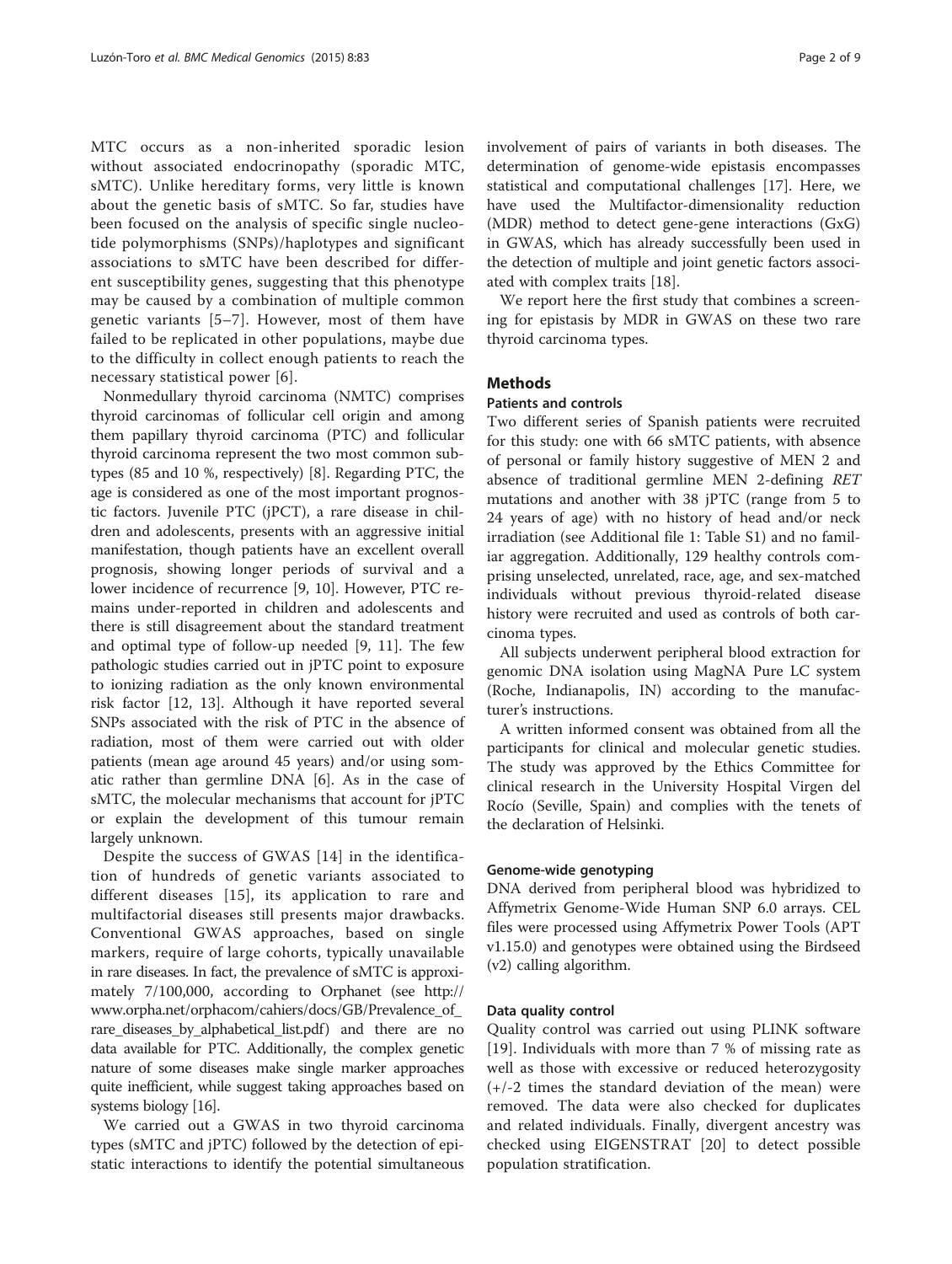The data discussed in this publication have been deposited in NCBI's Gene Expression Omnibus [GEO:GSE67047].

#### Association and gene-gene interaction tests

We carried out a conventional GWAS in our series of patients of jPTC and sMTC. In the analysis strategy followed we have used a Quantile-quantile plot (QQplot) to decide the most appropriate measures of association and relevance of disease models as well as the most suitable test of association [\[21\]](#page-7-0). Thus, QQplots and Manhattan plots were generated for each of the models to assess their validity. PLINK permits the GWAS analysis using two different approaches. Models were adjusted by sex and age and no significant differences were found with the unadjusted models. For the best fit model, the final  $p$ -value estimations were corrected using the Benjamini and Hochberg's FDR adjustment [\[22](#page-7-0)].

We have reduced the number of SNPs to those representatives of genomic blocks in linkage disequilibrium by searching for tag SNPs using the Tagger software [[23\]](#page-7-0). The study of possible epistatic interactions between pairs of genes was carried out with the Multifactor-dimensionality reduction (MDR) method [[18\]](#page-7-0). MDR allows reducing the dimensionality of SNP data improving the identification of combinations of polymorphisms associated with disease risk. MDR is nonparametric, model-free and can directly be applied to case–control [[18\]](#page-7-0). MDR implements a 10-fold cross-validation value (CVV) which is taken as an indicator of detection of pairs of SNPs showing an association to the disease significantly over the random expectation. Only tag SNPs mapping in genes were used in this study. In addition to coding genes we included in the study any ncRNA and pseudogenes. Despite the dimensionality reduction produced by using tag SNPs, the study of all the interactions still constitutes a challenge. Then, a parallelized version of the MDR method was developed. Our implementation uses all cores in a machine and also distributes the work among the nodes in a cluster. The multi-core part has been implemented using OpenMP directives and SSE instructions. Task distribution across processors is managed by the MPI applications programming interface [\[24](#page-7-0)]. The software is open and can be found at [https://github.com/opencb/variant.](https://github.com/opencb/variant)

The main SNPs on the relevant interacting genes detected in sMTC and in jPTC were validated by Taqman technology using 7900HT Fast Real-Time PCR System (Applied Bio- systems, Foster City, California, USA)

#### Functional interpretation of the results

Functional evidences for the identified epistatic gene interactions were exhaustively analysed using a number of available annotation repositories and functional analysis tools. Gene functionality was assessed using the following resources: DAVID  $v6.7$  [[25\]](#page-7-0), canSAR 2.0 [[26](#page-8-0)], and COSMIC [\[27\]](#page-8-0) databases. Gene-phenotype relationships were explored with VarElect (phenotype assignation tool from GeneCards) [[28\]](#page-8-0) and GeneMANIA [[29](#page-8-0)]. Information on gene expression localization was taken from the Human Protein Atlas [\[30](#page-8-0)] and the GEO repository [\[31](#page-8-0)]. Finally, information about non-coding RNAs was obtained from  $neXtProt$  [[32\]](#page-8-0), NONCODE  $v4.0$  [[33\]](#page-8-0) and Ensembl through the *CellBase* application [\[34\]](#page-8-0).

#### Results and discussion

After the quality control process, a total of 158 samples in the sMTC vs control dataset (49 sMTC and 109 control with 639,289 SNPs) and 149 samples in the PTC vs control dataset (38 PTC and 111 control with 640,597 SNPs) remained (Additional file [1:](#page-7-0) Tables S2 and S3). After the application of the Tagger software a total of 357,263 tag SNPs in MTC and 344,455 in PTC remained.

In the last decade, many studies on thyroid carcinomas have been conducted but only a few loci have been systematically associated to the disease. The study of epistatic interactions could overcome some of the limitations of the conventional GWAS studies, helping to understand the genetic architecture of the disease and explain new heritable components of genetic risk [[16](#page-7-0)].

#### Individual SNP associations to the diseases

The results of the conventional GWAS analysis render no significant associations (after multiple testing adjustments) for jPTC and only 21 SNPs with marginally significant associations for MTC (see Additional file [1:](#page-7-0) Table S4).

Among these SNPs, 6 appear in intergenic regions. The rest of them map in genes or around genes, although, none of them was previously associated to MTC [[6\]](#page-7-0). This is expectable given that most of the known associations are gene or pathway-driven associations and have thus more statistical power, although less reproducibility [\[6](#page-7-0)].

#### Epistastic interactions in sMTC

Epistatic analysis of the sMTC samples genotypes (Table [1](#page-3-0); Fig. [1](#page-3-0)) by MDR revealed three gene-gene interactions (LHFPL3-CHFR, CHFR-AC016582.2 and C8orf37-RNU1- 55P) significantly associated with the disease  $(CVV > 0.5)$ .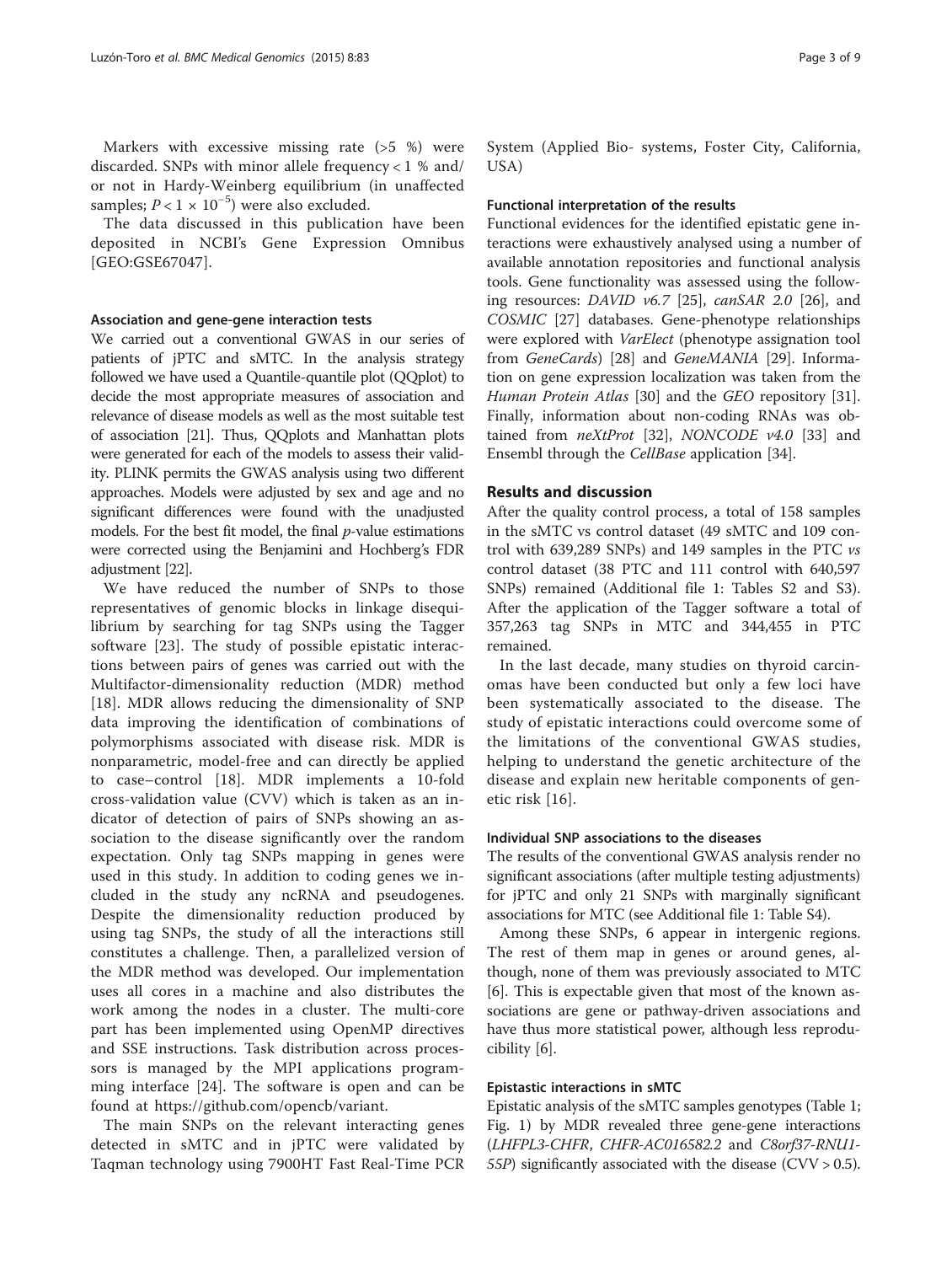| <b>SNP</b> | SNP 2      | Gene 1          | Gene 2.         | Gene name 1 | Gene name 2     | .W    |
|------------|------------|-----------------|-----------------|-------------|-----------------|-------|
| rs7787988  | rs4758915  | FNSG00000187416 | FNSG00000072609 | I HFPI 3    | ^HFR            | 0.709 |
| rs4758915  | rs10402530 | FNSG00000072609 | FNSG00000225868 | CHFR        | AC016582.2      | 0.706 |
| rs7835921  | rs1287079  | FNSG00000156172 | FNSG00000202380 | C80rf37     | <b>RNU1-55P</b> | 0.548 |

<span id="page-3-0"></span>Table 1 Gene-gene significant interactions in sMTC obtained by MDR

Selection based on the significant cross-validation value (CVV)

Here we suggest CHFR- AC016582.2 (rs4758915, adjusted  $p$ -value = 0.9812, and rs10402530, adj.  $p$ -value = 0.9936, respectively) and C8orf37-RNU1-55P (rs7835921, adj. *p*-value 00.9669, and rs1287079, adj. *p*-value = 0.9569, respectively) as interesting potential candidate genes in sMTC. Table [2](#page-4-0) contains the  $p$ -values as well as ORs and frequencies in cases and controls observed for the SNPs. Next, these SNPs were successfully validated by Taqman technology. It is more unlikely that LHFPL3 plays a relevant role in thyroid gland given that it is not expressed according to the databases of gene expression (GEO ID: GDS1665, corresponding to "Papillary thyroid carcinoma"). This does not mean that this gene cannot be a candidate, given that the expression of cancer-related genes in total thyroid tissue could be minority and hence undetectable in the databases, but here we are focusing on the most likely candidates.

In particular, CHFR gene encodes an E3 ubiquitinprotein ligase that acts in the mitotic checkpoint and functions as a tumour suppressor [[35\]](#page-8-0). CHFR gene displays a significant epistatic association with AC016582.2, which is a novel long intergenic non-coding RNA (lincRNA). To date, there are no studies that have linked lincRNAs to sMTC yet.

Regarding C8orf37 gene, it encodes a ubiquitously expressed protein of unknown function. This gene has found to be over-expressed in astrocytoma, prostate carcinoma and undifferentiated sarcoma, as well as under-expressed in benign prostate hyperplasia (can-SAR database). Moreover, copy number variation

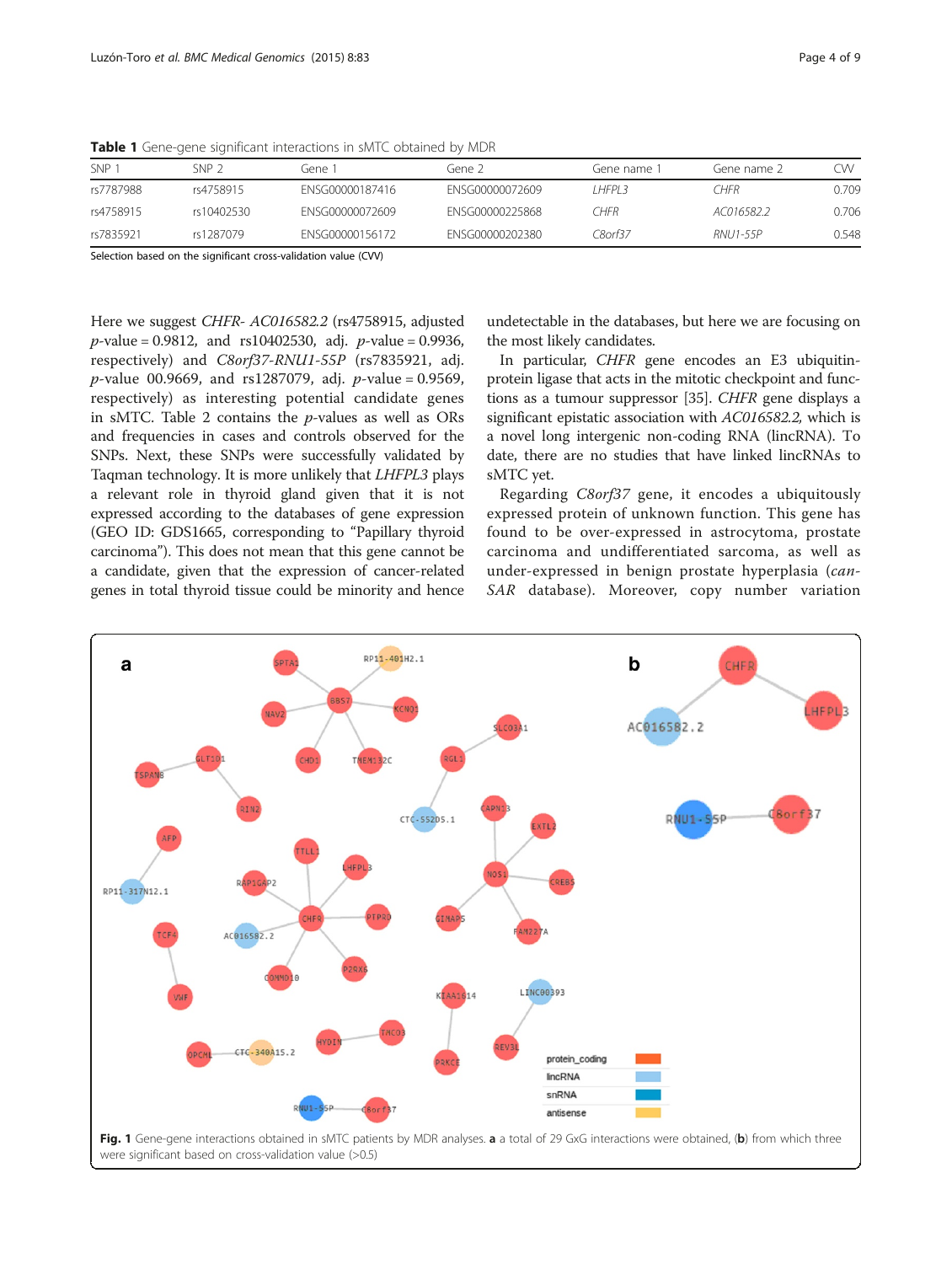<span id="page-4-0"></span>Table 2 SNPs involved in significant interactions. Columns from left to right are: SNP identifier, region in which the SNP is located, gene, Frequencies in the cases, frequencies in the controls, ORs and 95 % of confidence interval (CI), nominal p-value and adjusted p-value

| Analysis | <b>SNP</b> | Region          | Gene            | Frequency cases | Frequency controls | OR [95 % CI]          | $P$ -value | Adjusted p-value |
|----------|------------|-----------------|-----------------|-----------------|--------------------|-----------------------|------------|------------------|
| sMTC     | rs4758915  | Intronic        | <b>CHFR</b>     | 0.03704         | 0.02586            | .449 [0.4003-5.243]   | 0.5702     | 0.9812           |
| sMTC     | rs10402530 | Downstream      | AC016582.2      | 0.1944          | 0.1897             | 1.031 [0.5782-1.84]   | 0.9167     | 0.9936           |
| sMTC     | rs7835921  | Intronic        | C8orf37         | 0.4519          | 0.5086             | 0.7966 [0.5008-1.267] | 0.3365     | 0.9669           |
| sMTC     | rs1287079  | Downstream      | <b>RNU1-55P</b> | 0.3019          | 0.3664             | 0.7479 [0.4567-1.225] | 0.2476     | 0.9569           |
| jPTC     | rs2235544  | Intronic        | DIO1            | 0.4667          | 0.5043             | 0.86 [0.487-1.519]    | 0.6032     | 0.9696           |
| jPTC     | rs16876356 | Intronic        | <b>DMGDH</b>    | 0.1167          | 0.2308             | 0.4403 [0.1891-1.025] | 0.0518     | 0.9007           |
| jPTC     | rs17716031 | <i>Intronic</i> | RP11-648K4.2    | 0.1034          | 0.1336             | 0.7481 [0.2964-1.888] | 0.5379     | 0.9668           |
| jPTC     | rs10775207 | Intronic        | I OXI 1         | 0.0167          | 0.0087             | .932 [0.1723-21.67]   | 0.5868     | 0.9668           |

including this gene has been described in a thyroid carcinoma cell line (Human Protein Atlas database). C8orf37 gene was found in epistasis with RNU1-55P (RNA, U1, small nuclear 55, pseudogene). Small nuclear RNAs (snRNA) are known to act as guide molecules for pseudouridylation and site-specific methylation of other RNAs [[36](#page-8-0)]. For example, a novel snRNA (RN7SK) has been described to interact with HMGA1 gene, which is overexpressed in thyroid carcinoma [[37](#page-8-0)]. RNU1-55P is also a pseudogene, which

can play an important role in physiology and disease (e.g. as BRAF pseudogene in different thyroid carcinomas [[38](#page-8-0)]). It is noteworthy that one of the genes implicated in each of the two relevant pairs of gene interactions in sMTC was a type of ncRNA.

#### Epistastic interactions in jPTC

MDR analysis of jPTC samples (Additional file [1](#page-7-0): Table S5) rendered a total of 133 GxG interactions related with the disease (with a CVV >0.5) (Fig. 2).

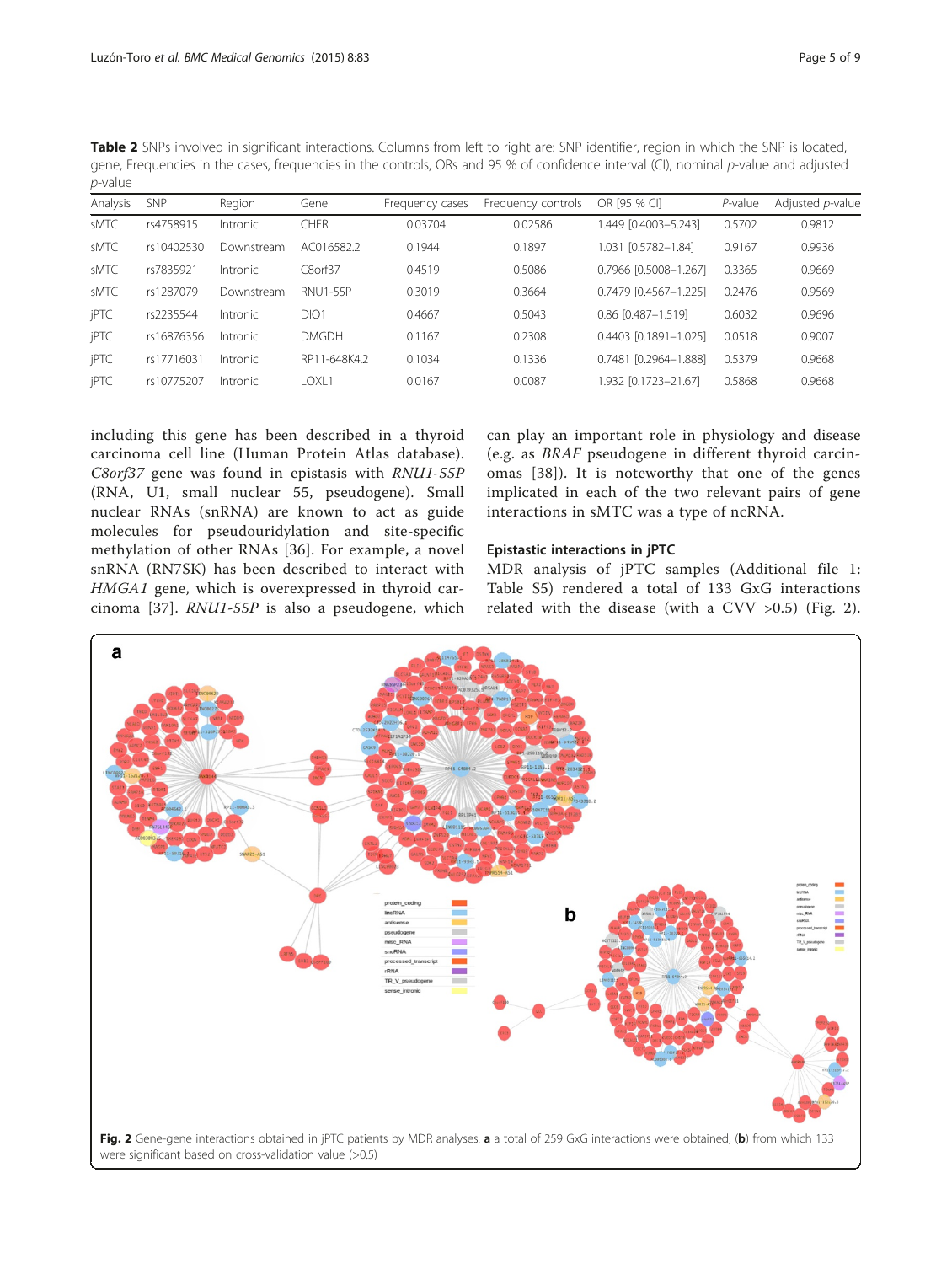Among all these interactions, we focused on those more likely to be related to the disease, according to their functionalities and gene expression patterns. The application of the DAVID and Babelomics [[39](#page-8-0)] tools resulted in several gene clusters, one of them composed of 10 genes associated with thyroid gland. According to the CVV values obtained by MDR analyses, only five of those 10 genes were significantly associated with the phenotype (CHST8, DIO1, DMGDH, LOXL1 and PXDNL). Among these genes, DIO1, in epistasis with RP11-648k4.2, was directly associated to the disease by the VarElect genotype-phenotype association tool (Tables 3, [4](#page-6-0) and Fig. [3\)](#page-6-0). Available information on gene expression in GEO allowed us to discard CHST8 and PXDNL genes because no difference among normal and pathologic tissue expression was reported for them, while both DIO1 and DMGDH genes were underexpressed and LOXL1 gene was overexpressed in thyroid carcinoma [\[31](#page-8-0)]. In particular, DIO1 encodes an iodothyronine deiodinase type 1, which is a protein linked to carcinoma risk and specifically with PTC [[40](#page-8-0)]. This link between DIO1 and PTC reinforces the validity of epistasis as an optimal strategy to find candidate genes for rare diseases or, in general, when large sample sizes are not available.

Regarding DMGDH gene, it encodes a mitochondrial dimethylglycine dehydrogenase related with oxidative demethylation of dimethylglycine in vitro with the formation of sarcosine, hydrogen peroxide and formaldehyde [[41](#page-8-0)]. *LOXL1* gene encodes a lysyl oxidase-like 1 enzyme involved in the connective tissue biogenesis. It has been related with different tumour progression and metastasis [[42](#page-8-0)]. *LOXL1* gene is expressed in thyroid tissue and one registered mutation has been reported in this gene for PTC, although it remains to be validated (COSMIC database).

Thereby, we suggest  $DIO1$  (rs2235544, adj. *p*-value = 0.9696), *DMGDH* (rs16876356, adj. *p*-value = 0.9007) and  $LOXLI$  (rs10775207, adj. *p*-value = 0.9668) genes, all of them in epistasis with RP11-648k4.2 (rs17716031, adj.  $p$ -value = 0.9668), a lincRNA which has been scarcely studied, as candidate genes for jPTC. See also ORs and frequencies in cases and controls observed for the SNPs in Table [2](#page-4-0). Again, these SNPs were validated using Taqman technology. It is worth noting that different lincRNA have recently been linked to PTC. For example, a novel lincRNA gene (PTCSC2) has been found downregulated in PTC tumours [[43\]](#page-8-0). Also, up-regulation of a BRAF-activated lincRNA, previously associated with melanoma, has been related to PTC by increasing cell proliferation and autophagy activation [\[44\]](#page-8-0). It is important to highlight that these three genes, with a clear relationship with the PTC phenotype, found in jPTC were in epistasis with the same lincRNA RP11-648k4.2,

| Direct GxG interactions               |                   |                       |                             |                                                                                                                                                                                                                                                                                                |       |
|---------------------------------------|-------------------|-----------------------|-----------------------------|------------------------------------------------------------------------------------------------------------------------------------------------------------------------------------------------------------------------------------------------------------------------------------------------|-------|
| Significant interaction               |                   |                       | Not significant interaction |                                                                                                                                                                                                                                                                                                |       |
| Gene                                  | Gene              | CW                    | Gene                        | Gene                                                                                                                                                                                                                                                                                           | CW    |
| RP11-648k4,2                          | DIO1              | 0.559                 | ANKRD44                     | STAT3                                                                                                                                                                                                                                                                                          | 0.280 |
|                                       |                   |                       | RP11-648k4,2                | <b>TPO</b>                                                                                                                                                                                                                                                                                     | 0.371 |
| Indirect and significant interactions |                   |                       |                             |                                                                                                                                                                                                                                                                                                |       |
| Gene                                  | Gene              | CW                    | Gene                        | Gene                                                                                                                                                                                                                                                                                           | CW    |
| RP11-648K4.2 ARHGAP22 0.559           |                   |                       | RP11-648k4,2 PCYT1B         |                                                                                                                                                                                                                                                                                                | 0.650 |
|                                       | ARHGEF11          | 0.555                 |                             | PLAUR                                                                                                                                                                                                                                                                                          | 0.851 |
|                                       | ATP8B4            | 0.748                 |                             | <b>PRICKLE1</b><br><b>PRICKLE2</b><br>PRKAG2<br>RNF14<br>ROBO <sub>2</sub><br>RYR3<br>SEMA6D<br>SGCG<br>SKI<br>SLC5A1<br>SLC5A4<br>SYNE1<br><b>TICRR</b><br>UNC5B<br>ZNF529<br>ZNF662<br>ZNF793<br>DOCK1<br>HDAC9<br>PPP2R2A<br>PRKCB<br>SESN1<br>SLC1A1<br>WIP11<br>C6orf100<br>ERI3<br>EXTL3 | 0.557 |
|                                       | CA6               | 0.744                 |                             |                                                                                                                                                                                                                                                                                                | 0.744 |
|                                       | CHST8             | 0.555                 |                             |                                                                                                                                                                                                                                                                                                | 0.556 |
|                                       | CNTN <sub>2</sub> | 0.557                 |                             |                                                                                                                                                                                                                                                                                                | 0.650 |
|                                       | COL19A1           | 0.651/0.555           |                             |                                                                                                                                                                                                                                                                                                | 0.646 |
|                                       | COL24A1           | 0.747                 |                             |                                                                                                                                                                                                                                                                                                | 0.559 |
|                                       | CRMP1             | 0.744                 |                             |                                                                                                                                                                                                                                                                                                | 0.558 |
|                                       | <b>DMGDH</b>      | 0.747                 |                             |                                                                                                                                                                                                                                                                                                | 0.557 |
|                                       | EXTL3             | 0.747                 |                             |                                                                                                                                                                                                                                                                                                | 0.557 |
|                                       | FL11              | 0.649                 |                             |                                                                                                                                                                                                                                                                                                | 0.654 |
|                                       | <b>GALNS</b>      | 0.650                 |                             |                                                                                                                                                                                                                                                                                                | 0.652 |
|                                       | GALNT16           | 0.555/0.555           |                             |                                                                                                                                                                                                                                                                                                | 0.650 |
|                                       | GCN1L1            | 0.650/0.650           |                             |                                                                                                                                                                                                                                                                                                | 0.844 |
|                                       | GPR45             | 0.555                 |                             |                                                                                                                                                                                                                                                                                                | 0.744 |
|                                       | GRM7              | 0.740                 |                             |                                                                                                                                                                                                                                                                                                | 0.650 |
|                                       | H19               | 0.556                 |                             |                                                                                                                                                                                                                                                                                                | 0.653 |
|                                       | HDAC9             | 0.649                 |                             |                                                                                                                                                                                                                                                                                                | 0.653 |
|                                       | KIFC3             | 0.937                 | ANKRD44                     |                                                                                                                                                                                                                                                                                                | 0.652 |
|                                       | KIR3DL1           | 0.744                 |                             |                                                                                                                                                                                                                                                                                                | 0.652 |
|                                       | LOXL1             | 0.743                 |                             |                                                                                                                                                                                                                                                                                                | 0.652 |
|                                       | MAGED1            | 0.649                 |                             |                                                                                                                                                                                                                                                                                                | 0.558 |
|                                       | MAGI1             | 0.650                 |                             |                                                                                                                                                                                                                                                                                                | 0.652 |
|                                       | NCAM1             | 0.650                 |                             |                                                                                                                                                                                                                                                                                                | 0.558 |
|                                       | NPAS3             | 0.652                 |                             |                                                                                                                                                                                                                                                                                                | 0.942 |
|                                       | <b>NUP107</b>     | 0.649                 | DCC                         |                                                                                                                                                                                                                                                                                                | 0.651 |
|                                       | <b>OPCML</b>      | 0.743                 |                             |                                                                                                                                                                                                                                                                                                | 0.937 |
|                                       | OR5AL1            | 0.744                 |                             |                                                                                                                                                                                                                                                                                                | 0.748 |
|                                       | PARP1             | 0.950/0.650/<br>0.650 |                             | GCN1L1                                                                                                                                                                                                                                                                                         | 0.558 |

More than one value in cross-validation value (CVV) cells means more than one interaction between these genes

which was also present in 181 additional genetic interactions, suggesting the potential involvement of this LincRNA in PTC. The large number of interactions displayed by RP11-648k4.2 suggests a regulatory role for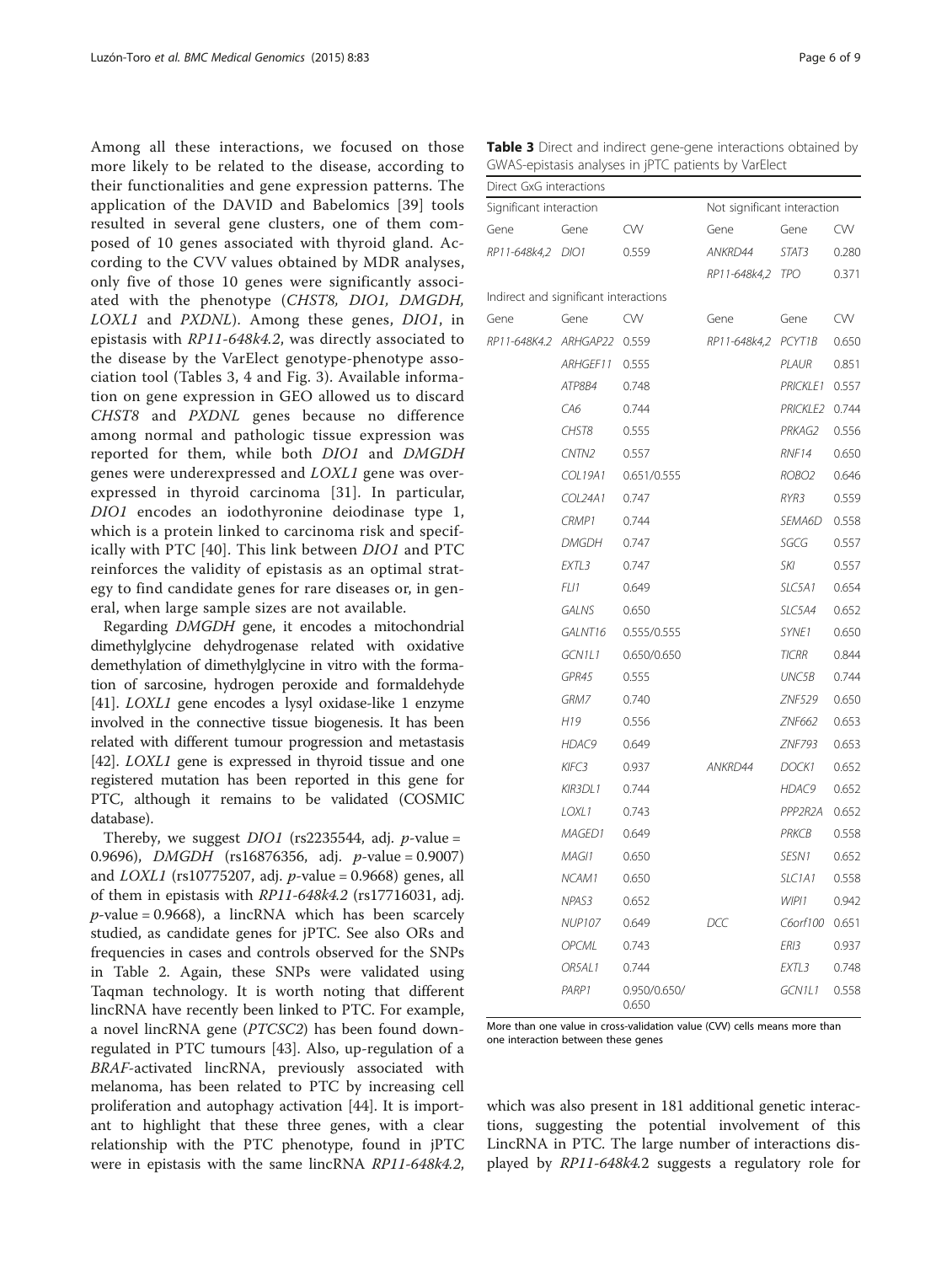<span id="page-6-0"></span>

this lincRNA. Our observation reinforces the increasingly important role of ncRNAs in carcinoma.

Given that both thyroid carcinomas are extremely rare, all the samples were used in this study and, consequently an independent population to validate the findings is not available. Future research with other cohorts will reveal whether our findings are generalizable to other populations or, on the contrary, different populations will display different susceptibility variants associated, that probably represent different facets of the mechanism of the disease, as it has been observed in other diseases [\[45](#page-8-0)].

#### Conclusions

Here we present the first genome-wide screening to detect epistasis in two thyroid carcinoma entities as sMTC and jPTC. Among our results, we remark the significance of two epistatic interactions in sMTC and three in jPTC. In addition, it is worth mentioning the presence of ncRNAs, and especially lincRNAs, among the epistasis found. Such elements are acquiring an increasingly relevance in carcinoma research in recent years. Although further studies would be needed to corroborate the interactions found, our methodological approach has

|                                                      |                                   | CHST8                               | DIO1                        | <b>DMGDH</b>             | LOXL1                     | <b>PXDNL</b>             |
|------------------------------------------------------|-----------------------------------|-------------------------------------|-----------------------------|--------------------------|---------------------------|--------------------------|
| <b>MDR</b> Analyses                                  |                                   | RP11-648k4.2                        | RP11-648k4.2                |                          | RP11-648k4.2 RP11-648k4.2 | RP11-648k4.2             |
| Interacting genes according to scientific literature |                                   |                                     | DIO2                        |                          |                           |                          |
| Interacting genes according to DAVID                 |                                   | HS2ST1, TMEM132C,<br><b>TMEM182</b> |                             |                          |                           |                          |
| Interactions Analyses by<br>GeneMANIA                | Co-expression                     |                                     | TPO, PXDNL,<br><b>DMGDH</b> | DIO1                     | ٠                         | DIO1                     |
|                                                      | Co-localization                   | $\sim$                              | TPO, DIO2                   | $\sim$                   |                           |                          |
|                                                      | Genetic interactions ANKRD44, NNT |                                     | <b>NNT</b>                  | $\overline{\phantom{a}}$ | ANKRD44.<br>TPO           | $\overline{\phantom{a}}$ |
|                                                      | Shared protein<br>domain          | HS2ST1                              | DIO2                        |                          | ٠                         | <b>TPO</b>               |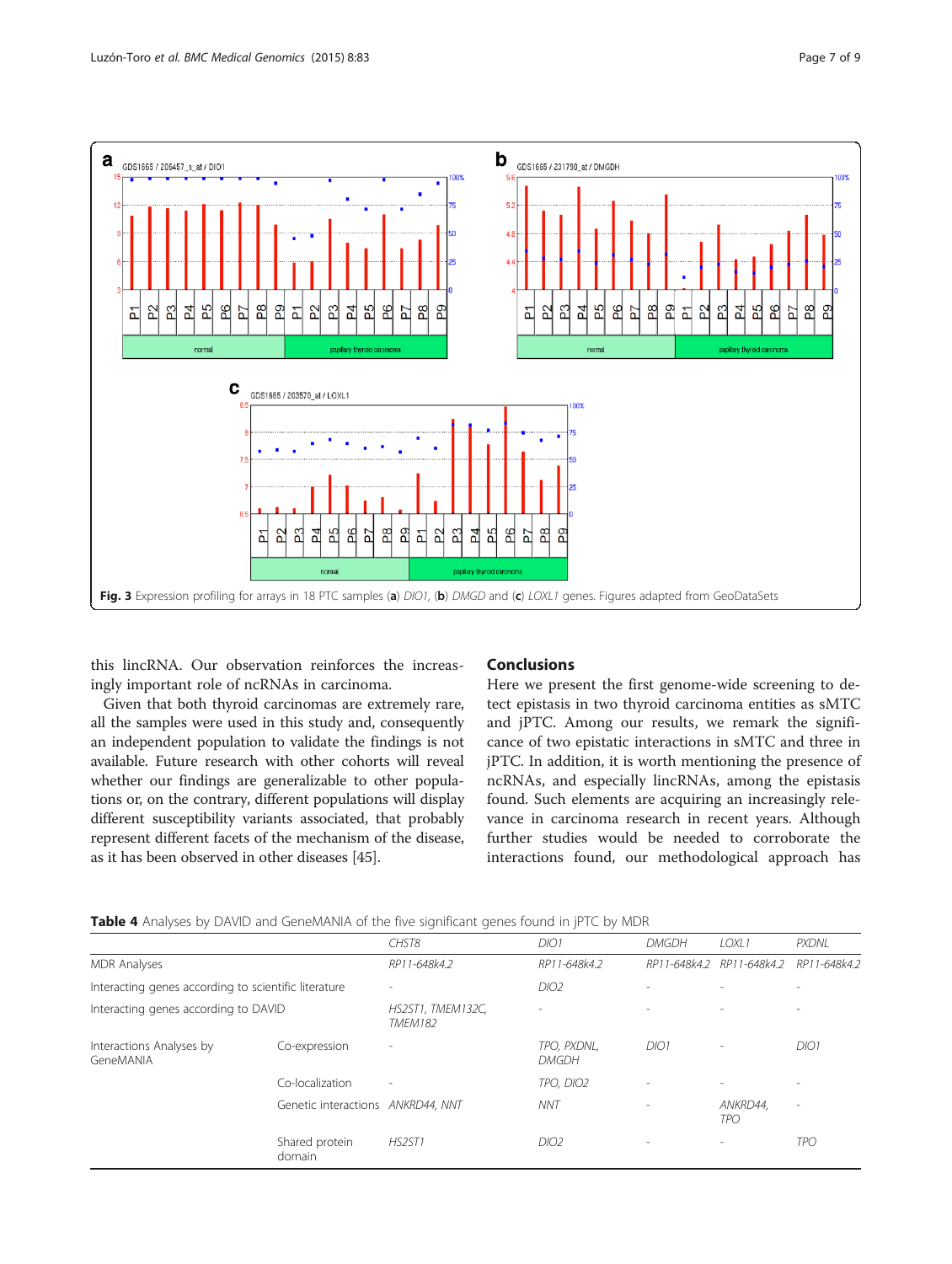<span id="page-7-0"></span>demonstrated to be a promising complementary tool for finding new susceptibility genes in these thyroid carcinomas.

#### Additional file

[Additional file 1: Tables S1 to S5.](dx.doi.org/10.1186/s12920-015-0160-7) (DOC 257 kb)

#### Abbreviations

CVV: Cross-validation value; FDR: False discovery rate; GWAS: Genome-wide association study; jPTC: Juvenile papillary thyroid carcinoma; MDR: Multifactor-dimensionality reduction; MEN 2: Multiple endocrine neoplasia type 2; NMTC: Nonmedullary thyroid carcinoma; OR: Odd ratio; PTC: Papillary thyroid carcinoma; sMTC: Sporadic medullary thyroid carcinoma; SNP: Single nucleotide polymorphism.

#### Competing interests

The authors declare that they have no competing interests.

#### Authors' contributions

BL-T, JD and SB drafted the manuscript. MB, LGA carried out the analysis of the data. BL-T and MM-S carried out the functional interpretation of the results. EN recruited all the patients included in this study. MR-F, RMF and AT carried out the molecular analyses. IM, CYG developed the software used. RMF, MR-F and GA collaborated with valuable contributions to the manuscript. SB and JD conceived and designed the study. JD coordinated the data analyses and SB coordinated all the laboratory tasks. All authors read and approved the final manuscript.

#### Acknowledgments

We would like to thank the patients that have participated in this study. This work was supported by Spanish Ministry of Economy and Competitiveness (BIO2014-57291-R, Institute of Health Carlos III –ISCIII-, PI13/01560 and CDTI, FEDER-Innterconecta EXP00052887/ITC-20111037), co-funded with European Regional Development Funds (ERDF), the Regional Ministry of Innovation, Science and Enterprise of the Autonomous Government of Andalusia (CTS-7447), Regional Ministry of Education of the Valencia Community (PROMETEOII/2014/ 025), la Marató Foundation TV3 (151/C/2013) and was also co-funded with European Regional Development Funds (ERDF). The CIBER of Rare Diseases (CIBERER) is an initiative of the ISCIII, Spanish Ministry of Economy and Competitiveness. MM-S is supported by a predoctoral fellowship from CIBERER.

#### Author details

<sup>1</sup>Department of Genetics, Reproduction and Fetal Medicine, Institute of Biomedicine of Seville (IBIS), University Hospital Virgen del Rocío/CSIC/ University of Seville, Seville, Spain. <sup>2</sup> Centre for Biomedical Network Research on Rare Diseases (CIBERER),

Seville, Spain. <sup>3</sup>Computational Genomics Department, Centro de Investigación Príncipe Felipe (CIPF), C/Eduardo Primo Yúfera, 3, 46012 Valencia, Spain. <sup>4</sup>Present Address: Department of Medicine, University of Cambridge, School of Clinical Medicine, Addenbrooke's Hospital, Hills Road, Cambridge, UK. <sup>5</sup>Department of Endocrinology, Institute of Biomedicine of Seville (IBIS), University Hospital Virgen del Rocío/CSIC/University of Seville, Seville, Spain. <sup>6</sup>Present Address: European Bioinformatics Institute (EMBL-EBI), European Molecular Biology Laboratory, Wellcome Trust Genome Campus, Hinxton, Cambridge, UK. <sup>7</sup> Present Address: HPC Services, University of Cambridge, Cambridge, UK. <sup>8</sup>Functional Genomics Node, (INB) at CIPF, Valencia, Spain.

# Received: 26 May 2015 Accepted: 14 December 2015<br>Published online: 21 December 2015

#### References

- 1. Figge JJ. Epidemiology of thyroid cancer. In: Wartofsky LVND, editor. Thyroid Cancer: A Comprehensive Guide to Clinical Management. Totowa: Human Press; 1999.
- 2. Randolph GW, Maniar D. Medullary carcinoma of the thyroid. Cancer Control. 2000;7(3):253–61.
- 3. Moline J EC: Multiple Endocrine Neoplasia Type 2. In: SourceGeneReviews® [Internet]. Edited by Pagon RA AM, Ardinger HH, Wallace SE, Amemiya A, Bean LJH, Bird TD, Dolan CR, Fong CT, Smith RJH, Stephens K, editors. Seattle: University of Washington, Seattle; 2005.
- 4. Eng C, Clayton D, Schuffenecker I, Lenoir G, Cote G, Gagel RF, et al. The relationship between specific RET proto-oncogene mutations and disease phenotype in multiple endocrine neoplasia type 2. International RET mutation consortium analysis. Jama. 1996;276(19):1575–9.
- 5. Fernandez RM, Pecina A, Antinolo G, Navarro E, Borrego S. Analysis of RET polymorphisms and haplotypes in the context of sporadic medullary thyroid carcinoma. Thyroid. 2006;16(4):411–7.
- Landa I, Robledo M. Association studies in thyroid cancer susceptibility: are we on the right track? J Mol Endocrinol. 2011;47(1):R43–58.
- 7. Ruiz-Llorente S, Montero-Conde C, Milne RL, Moya CM, Cebrian A, Leton R, et al. Association study of 69 genes in the ret pathway identifies lowpenetrance loci in sporadic medullary thyroid carcinoma. Cancer Res. 2007; 67(19):9561–7.
- 8. Kondo T, Ezzat S, Asa SL. Pathogenetic mechanisms in thyroid follicular-cell neoplasia. Nat Rev Cancer. 2006;6(4):292–306.
- 9. Dottorini ME, Vignati A, Mazzucchelli L, Lomuscio G, Colombo L. Differentiated thyroid carcinoma in children and adolescents: a 37-year experience in 85 patients. J Nucl Med. 1997;38(5):669–75.
- 10. Sassolas G, Hafdi-Nejjari Z, Ferraro A, Decaussin-Petrucci M, Rousset B, Borson-Chazot F, et al. Oncogenic alterations in papillary thyroid cancers of young patients. Thyroid. 2012;22(1):17–26.
- 11. Hod N, Hagag P, Baumer M, Sandbank J, Horne T. Differentiated thyroid carcinoma in children and young adults: evaluation of response to treatment. Clin Nucl Med. 2005;30(6):387–90.
- 12. Schonfeld SJ, Lee C, Berrington de Gonzalez A. Medical exposure to radiation and thyroid cancer. Clin Oncol (R Coll Radiol). 2011;23(4):244–50.
- 13. Fridman MV, Savva NN, Krasko OV, Zborovskaya AA, Mankovskaya SV, Schmid KW, et al. Clinical and pathologic features of 'sporadic' papillary thyroid carcinoma registered in 2005-2008 years in children and adolescents of Belarus. Thyroid. 2012;22(10):1016-24.
- 14. Manolio TA, Collins FS. The HapMap and genome-wide association studies in diagnosis and therapy. Annu Rev Med. 2009;60:443–56.
- 15. Hindorff LA, Sethupathy P, Junkins HA, Ramos EM, Mehta JP, Collins FS, et al. Potential etiologic and functional implications of genome-wide association loci for human diseases and traits. Proc Natl Acad Sci U S A. 2009;106(23):9362–7.
- 16. Mackay TF, Moore JH. Why epistasis is important for tackling complex human disease genetics. Genome Med. 2014;6(6):42.
- 17. Musani SK, Shriner D, Liu N, Feng R, Coffey CS, Yi N, et al. Detection of gene x gene interactions in genome-wide association studies of human population data. Hum Hered. 2007;63(2):67–84.
- 18. Ritchie MD, Hahn LW, Roodi N, Bailey LR, Dupont WD, Parl FF, et al. Multifactor-dimensionality reduction reveals high-order interactions among estrogen-metabolism genes in sporadic breast cancer. Am J Hum Genet. 2001;69(1):138–47.
- 19. Purcell S, Neale B, Todd-Brown K, Thomas L, Ferreira MA, Bender D, et al. PLINK: a tool set for whole-genome association and population-based linkage analyses. Am J Hum Genet. 2007;81(3):559–75.
- 20. Price AL, Patterson NJ, Plenge RM, Weinblatt ME, Shadick NA, Reich D. Principal components analysis corrects for stratification in genome-wide association studies. Nat Genet. 2006;38(8):904–9.
- 21. Clarke GM, Anderson CA, Pettersson FH, Cardon LR, Morris AP, Zondervan KT. Basic statistical analysis in genetic case–control studies. Nat Protoc. 2011; 6(2):121–33.
- 22. Benjamini Y, Drai D, Elmer G, Kafkafi N, Golani I. Controlling the false discovery rate in behavior genetics research. Behav Brain Res. 2001;125(1-2):279–84.
- 23. de Bakker PI, Yelensky R, Pe'er I, Gabriel SB, Daly MJ, Altshuler D. Efficiency and power in genetic association studies. Nat Genet. 2005; 37(11):1217–23.
- 24. González CYB M, F Salavert, R, Sánchez, J, Dopazo, Medina I. Multicore and Cloud-Based Solutions for Genomic Variant Analysis. In: Euro-Par 2012: Parallel Processing Workshops Lecture Notes in Computer Science vol. 7640; Springer, Berlin 2013: 273–284.
- 25. da Huang W, Sherman BT, Lempicki RA. Systematic and integrative analysis of large gene lists using DAVID bioinformatics resources. Nat Protoc. 2009; 4(1):44–57.